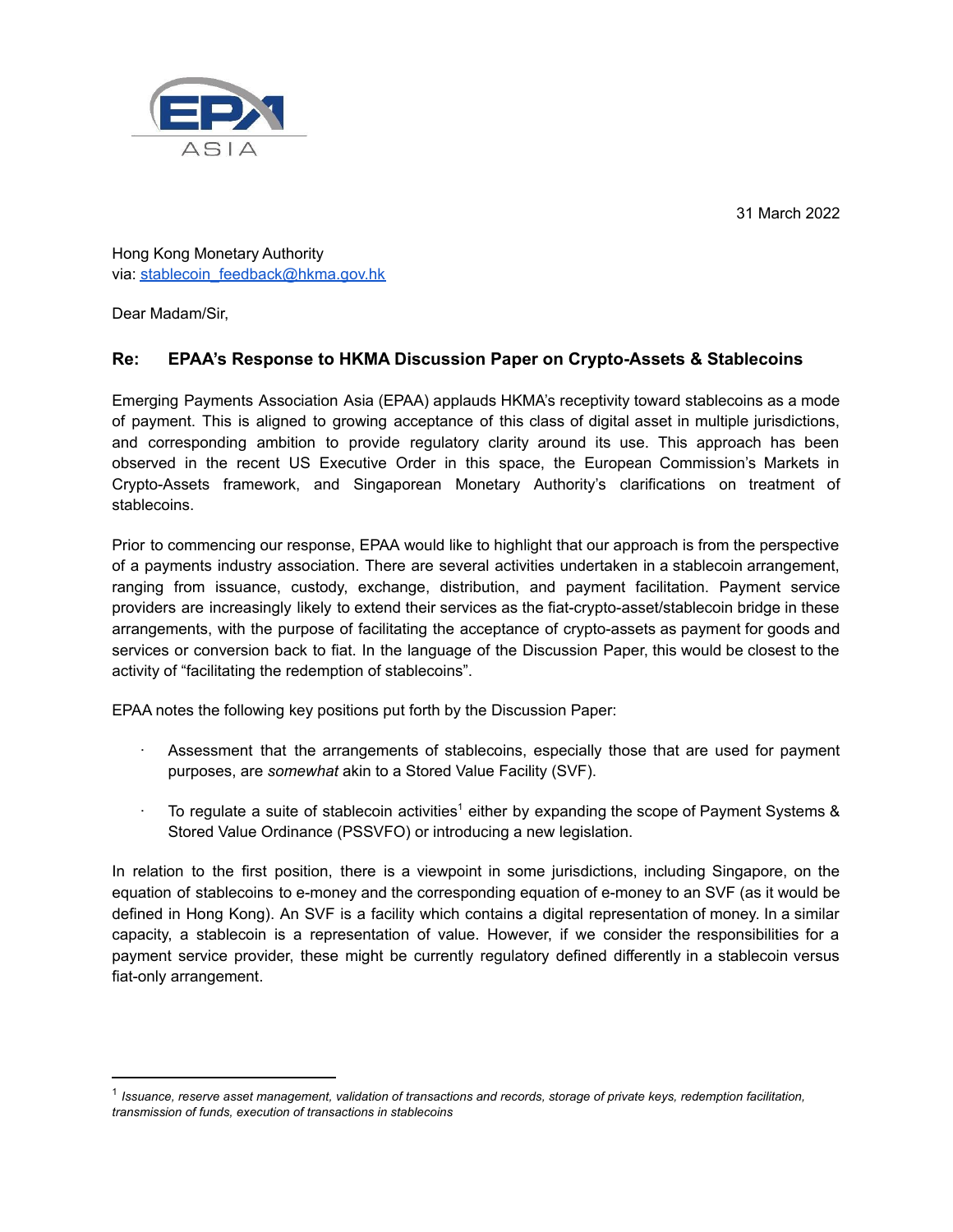The Monetary Authority of Singapore (MAS) has recently made clarifications on stablecoins<sup>2</sup>, where it was determined that stablecoins are not the same as e-money in the way that e-money is a digital representation of currency. Holders of single-currency stablecoins (SCS) can often use the SCS via third party service providers or with their own private wallets, without the involvement of the SCS issuer. This is unlike e-money holders who typically have contractual relationships or accounts with the issuer and can only use e-money through the issuer. The MAS indicates that "Stablecoins may meet the definition of '---digital payment token'. MAS takes a technology-neutral stance and will examine the characteristics of the stablecoin to determine the appropriate regulatory treatment".

The Discussion Paper focuses on payment-related stablecoins, with a discussion of both whether PSSVFO is an adequate framework to regulate stablecoins and whether stablecoin arrangement activities are suitable and relevant for PSSVFO, which is designed to regulate payment-related activities, and hence may need amending/expanding in scope. The Paper also at times discusses the regulation of stablecoins as an asset class versus the activity of payment using a stablecoin.

The EPAA, in line with the principle to "examine the characteristics of the stablecoin to determine the appropriate regulatory treatment", considers a substance over 'form' approach, as outlined in our views below on Discussion Question 1 and note that the options in an existing regulatory regime may vary significantly between markets as to how the current substance of a financial product is currently regulated and these regulations may need expanding, amending to accommodate stablecoins.

## **Discussion Question 1**

*Should we regulate activities relating to all types of stablecoins or give priority to those payment-related stablecoins that pose higher risks to the monetary and financial systems while providing flexibility in the regime to make adjustments to the scope of stablecoins that may be subject to regulation as needed in the future?*

As indicated above, using a guiding principle of substance over 'form' when considering stablecoins and in particular payment-related stablecoins, with an adjustment for the current regulatory definitions, as the Singapore example above indicates, appears to be an expedient approach.

To allow an assessment of the regulatory substance over strict 'form' of a stablecoin, EPAA finds it most appropriate to consider the primary 'substance' of a stablecoin as digital representation of a claim in a ledger (of some type which is not critical and should be technically neutral) enforceable on an entity that offers an undertaking to redeem the value of the stablecoin from their holdings of a range of backing assets, in the simplest form 1:1 backed with the currency in which denominated (e.g. USD).

The purpose to which an entity may create, hold, utilise, transfer or distribute a stablecoin would appear to be the primary guide to the appropriate regulation:

 $2^2$  Qu 23 -

https://www.mas.gov.sg/-/media/MAS-Media-Library/regulation/faqs/PD/faqs-on-payment-services-act-2019/Payment-Services-Act-FAQ--7-March-2022.pdf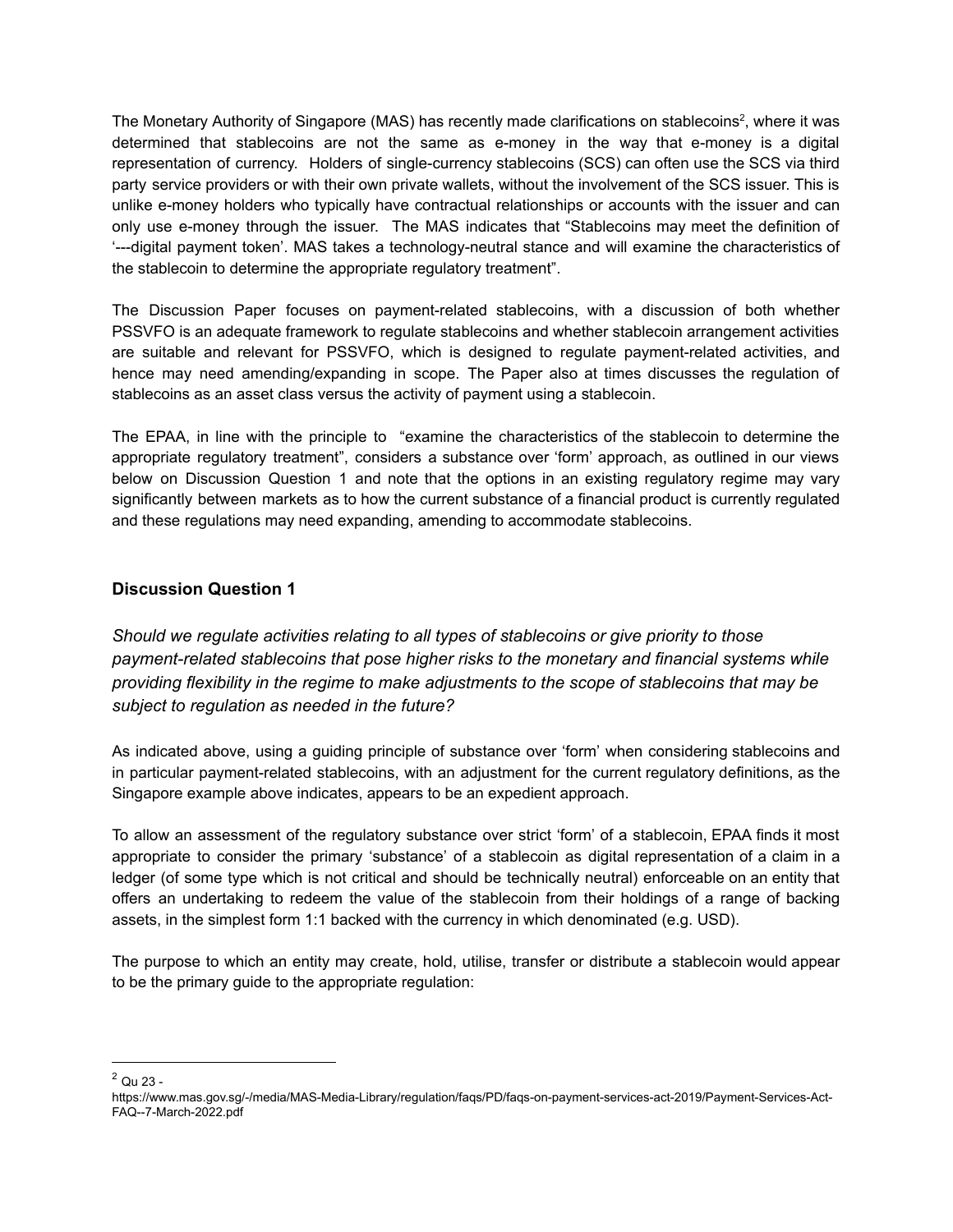- if the issuer or parties utilising an issued stablecoin are primarily intending or the actual usage of the stablecoin is that of a stored value facility utilised in payment for a product/service/asset (for example, crypto assets) and the funds are primarily to maintain the nominal value of the float, the substance would appear to be that of a Stored Value Facility, although risk based adjustments would be needed (especially to reflect the value of the amounts being used and to reflect the pseudo-anonymous 'bearer' features of common solutions and how the risks of these are managed).
- if the issuer or parties utilising an issued stablecoin are primarily intending the stablecoin or the actual usage of the stablecoin is that of a form of e-money (to the extent that a jurisdiction's regulations have a separate regulation focus on this service), similar assessment and adjustment of a regulatory regime maybe an appropriate approach.
- if the issuer is an entity primarily intending or the actual usage of the stablecoin is that of an alternative to deposits as a form of providing funds to support a fractional lending business, the full banking licensing regime appears more appropriate.
- if the issuer, or the parties utilising an issued stablecoin, is intending or the actual usage is for high-value real-time settlement with finality for crypto asset exchanges, considering whether the substance would be that of a Designated Clearing & Settlement System. Similarly, (although currently less likely) if the intent was for low value retail payments, the substance would be of a Retail Payment System.
- if the issuer, or the parties utilising an issued stablecoin, is intending or the actual usage is on exchanges as part of the trading activity, exchange related regulation as appropriate in the jurisdiction, noting that there are a number of approaches, with the Securities and Futures Commission ('SFC') appearing to take the lead in Hong Kong.
- at a minimum it would appear that any parties utilising payment-related stablecoins in their business for purposes that would fall under an amended or expanded Money Service Operators License, e.g. for over-the-counter exchanges or remittances, if not already falling under the other supervision (thereby exempting them), would need to follow the licensing rules of this type of activity and the relevant international anti-money laundering/terrorist financing requirements.

## *Discussion question 2*

## *What types of stablecoin-related activities should fall under the regulatory ambit, e.g. issuance and redemption, custody and administration, reserves management?*

The HKMA has listed a comprehensive suite of activities intended to be brought under regulatory ambit for payment-related stablecoins. A clear distinction between activities associated with payments versus activities associated with issuing and maintenance of the stablecoin would be beneficial. For instance where stablecoin issuers could be viewed as substitutes of bank deposits, by no means does this activity fit into the regulatory parameters of the PSSVFO and as indicated above would on a substance over 'form' approach equate with banking activities.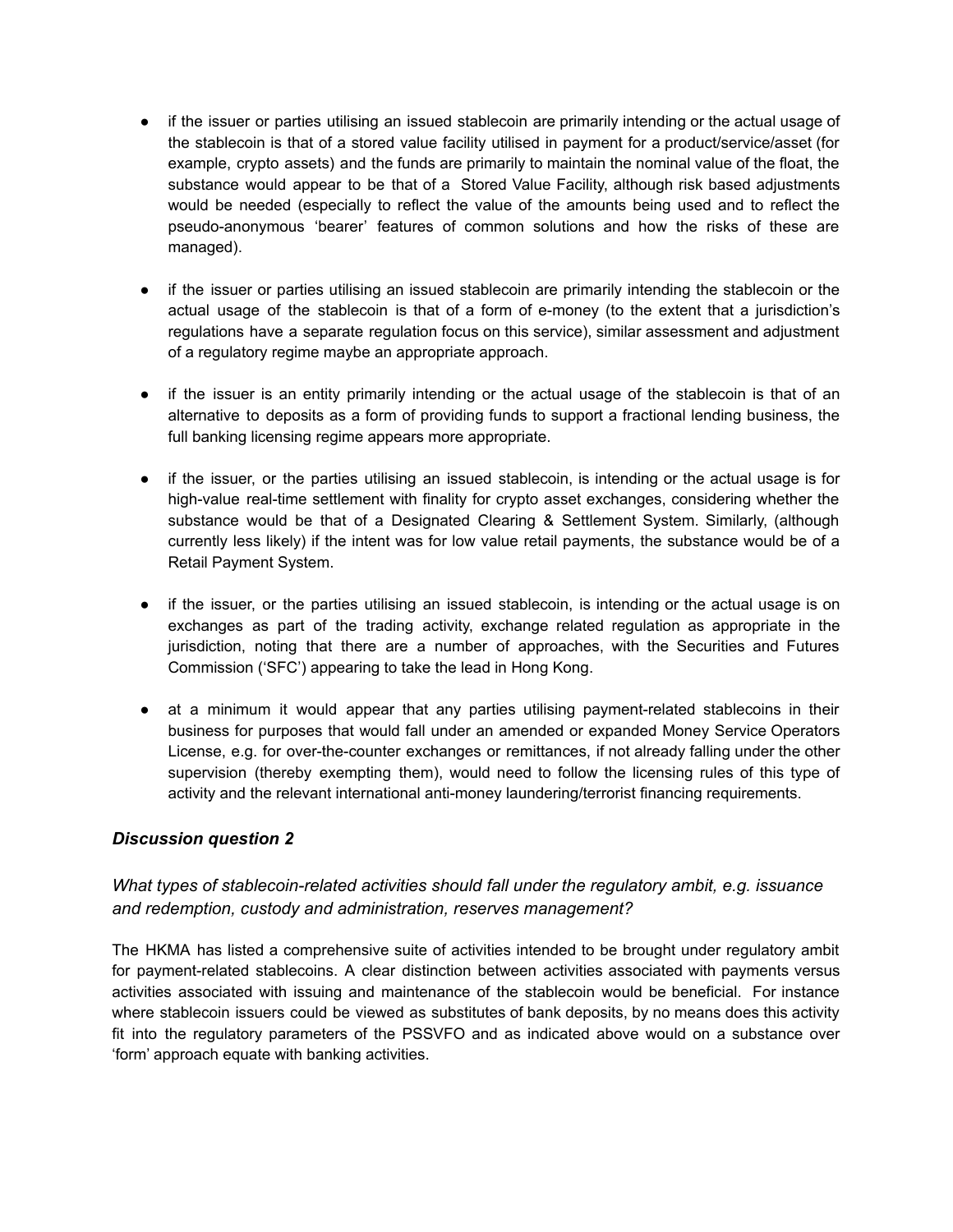Hence, following our recommendation above of considering substance over form, once the substance of the use of stablecoin by an entity is established, existing regulations specify the areas that are considered, for example if the substance is established as a SVF, then the areas to be covered are detailed in the Guideline on the Supervision of SVF Licensees<sup>3</sup> and the Explanatory Note on Licensing for  $SVF<sup>4</sup>$ . Whilst sections of these guidelines and notes may need adjustment to reflect the particular technology involved, the market offering of features such as the pseudo-anonymous 'bearer' transfer between parties, the responsibilities of the regulated entity would remain the same whether undertaken directly, reliant on others (reliance would need to fit-for-purpose risk assessed) or outsourced (with existing material outsourcing responsibilities already defined).

Considering SVF as an example, the areas (i) to (vii) noted in the Discussion Paper would appear to fall within the the responsibilities of the regulated entity and whilst amendments and scope may be needed, the risk based responsibilities appear familiar:

|       | Discussion paper activity for<br>payment-related stablecoins                                                                                                                                                                 | Appears existing or amended/expanded<br>scope of:                                                                                                                                                                                                                                     |
|-------|------------------------------------------------------------------------------------------------------------------------------------------------------------------------------------------------------------------------------|---------------------------------------------------------------------------------------------------------------------------------------------------------------------------------------------------------------------------------------------------------------------------------------|
| (i)   | issuing, creating or destroying stablecoins - the<br>activity of the issuer minting and burning of<br>stablecoins                                                                                                            | Issuer or Facilitator under the SFV (see<br>Guideline $)^1$                                                                                                                                                                                                                           |
| (ii)  | managing reserve assets to ensure stabilisation<br>of the stablecoin value - the activity of<br>managing the reserve assets that are backing<br>the value of the stablecoins and providing<br>custody/trust for these assets | Section 6.4 Management of Float and SVF<br>Deposits - GuidelineSFV Licencees <sup>1</sup>                                                                                                                                                                                             |
| (iii) | validating transactions and records - the activity<br>of authorising or verifying the validity of<br>transactions and records                                                                                                | Section 5.3 Record keeping - GuidelineSFV<br>Licencees                                                                                                                                                                                                                                |
| (iv)  | storing the private keys providing access to<br>stablecoins - the activity of safe-keeping of keys<br>used to digitally sign transaction instructions on<br>behalf of stablecoin holders                                     | 7.2 Technology risk management -<br>GuidelineSFV Licensees                                                                                                                                                                                                                            |
| (v)   | facilitating the redemption of stablecoins - the<br>activity of facilitating the stablecoin holders to<br>redeem stablecoins for fiat currencies or other<br>assets                                                          | Section 24 Redemption of outstanding stored<br>value - Explanatory Note on Licensing for<br><b>Stored Value Facilities</b>                                                                                                                                                            |
| (vi)  | transmission of funds - the activity of ensuring<br>the correct and final settlement of transactions<br>to minimise default risk of counterparties                                                                           | Section 27 Operating Rules - Explanatory<br>note on Licensing for Stored Value Facilities.<br>It is expected that the operating rules cover<br>the complete chain of an SVF's operation<br>including account opening, pre-transaction<br>and authorization to clearing and settlement |

<sup>3&</sup>lt;br>[https://www.hkma.gov.hk/media/eng/doc/key-functions/finanical-infrastructure/Guidelines-on-supervision-of-SVF-licensees\\_Eng.pdf](https://www.hkma.gov.hk/media/eng/doc/key-functions/finanical-infrastructure/Guidelines-on-supervision-of-SVF-licensees_Eng.pdf)

<sup>4&</sup>lt;br>4 https://www.hkma.gov.hk/media/eng/doc/key-functions/financial-infrastructure/infrastructure/retail-payment-initiatives/Explanatory\_note\_on\_licensing\_for\_SVF.pdf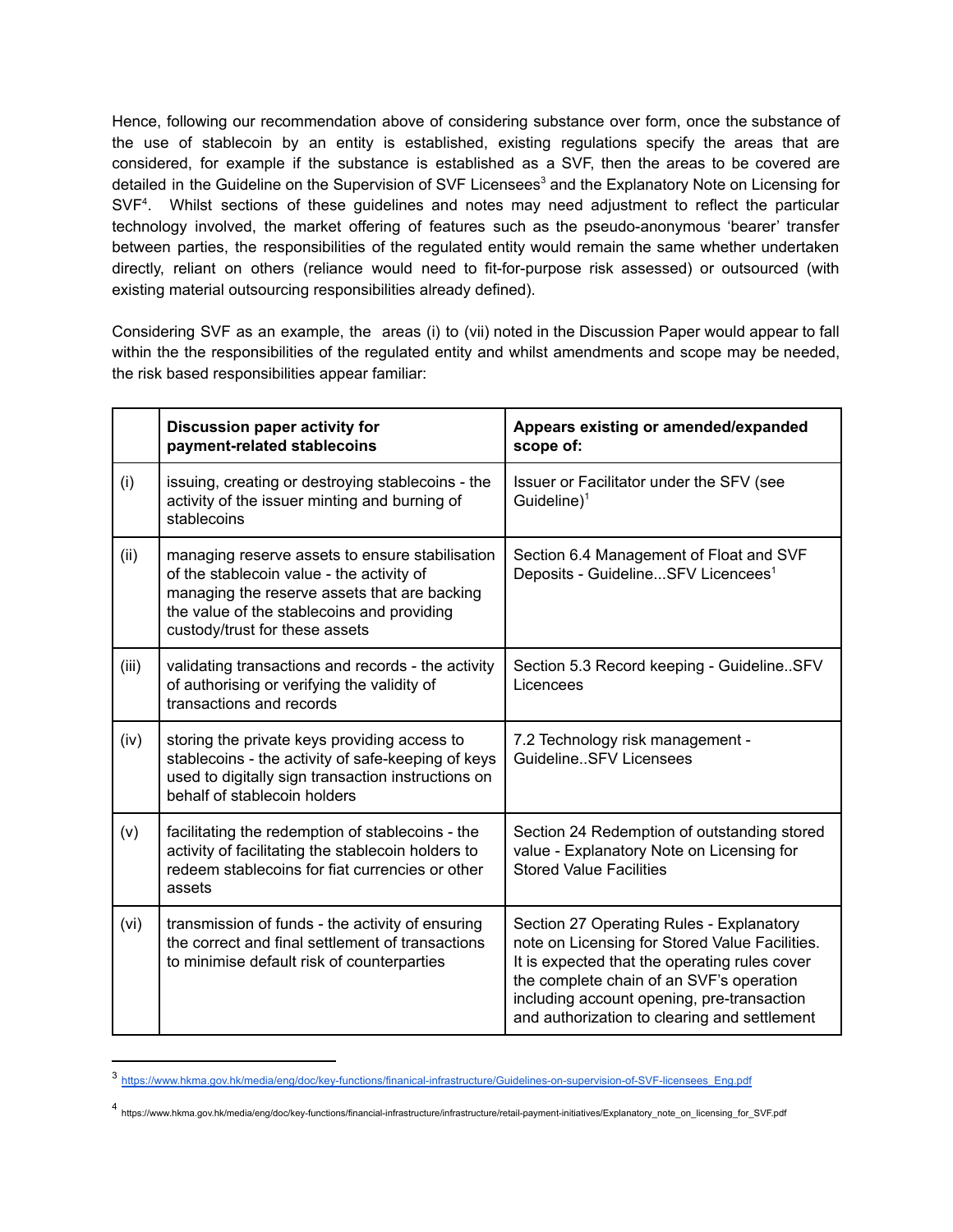|       |                                                                                                           | and post-transaction processes"                                                                                                                                                                                                                                    |
|-------|-----------------------------------------------------------------------------------------------------------|--------------------------------------------------------------------------------------------------------------------------------------------------------------------------------------------------------------------------------------------------------------------|
| (vii) | executing transactions in stablecoins - the<br>activity of conducting transactions on behalf of<br>others | See general comment on 'form' under<br>response to question 1 - would depend on the<br>regulations of the form of the entity<br>transaction - at a minimum a Money Service<br>Operator or potentially if an agent of an<br>Authorised Institution, a Money Broker. |

Note where the stablecoin creator is separate from the entity managing the issuing of the stored value facility for payment purposes, the existing regulations do include a role of 'facilitator' which, as the Explanatory Note on Licensing for SVF<sup>2</sup> describes in footnote 1 on page  $4<sup>5</sup>$ 

## **Discussion question 3**

## *What kind of authorisation and regulatory requirements would be envisaged for those entities subject to the new licensing regime?*

As per the response under Question 1, subject to the intended use of the stablecoin and the proposed activities of the stablecoin participant, it would seem that the relevant current regulations and authorisations could be brought into action and/or be modified to ensure that the relevant regulations and authorisation processes capture the new activities and participants.

Consideration may need to be given to the type of assets permitted to back a stablecoin, for example an approved list of assets with real monetary value. If not already adequately covered by existing regulation and authorisation processes, the custodians of these stablecoin assets and their activities and legal standing also need to be considered.

## **Discussion question 5**

*When will this new, risk-based regime on stablecoins be established, and would there be regulatory overlap with other financial regulatory regimes in Hong Kong, including but not limited to the SFC's VASP regime, and the SVF licensing regime of the PSSVFO?*

Generally there are a number of regulatory entities within Hong Kong's regulatory landscape for crypto-assets and payments, creating a degree of complexity when parties are navigating. It may be beneficial to take an overarching view on crypto-assets and expand the current coordination of a harmonized approach, as indicated by the joint SFC and HKMA positioning around VASPs.

<sup>5</sup> Footnote on page 4 of Explanatory note see above) Facilitation of the issue of SVF is also subject to the same requirements under the licensing regime. Under section 2B of the Ordinance, a facilitator is defined as a person who facilitates the issue of an SVF by providing the issuer with valuable consideration the value of which determines, whether in whole or in part, the extent to which the issuer may give an undertaking that falls within the description of section 2A(2) or (3) of the Ordinance in respect of the facility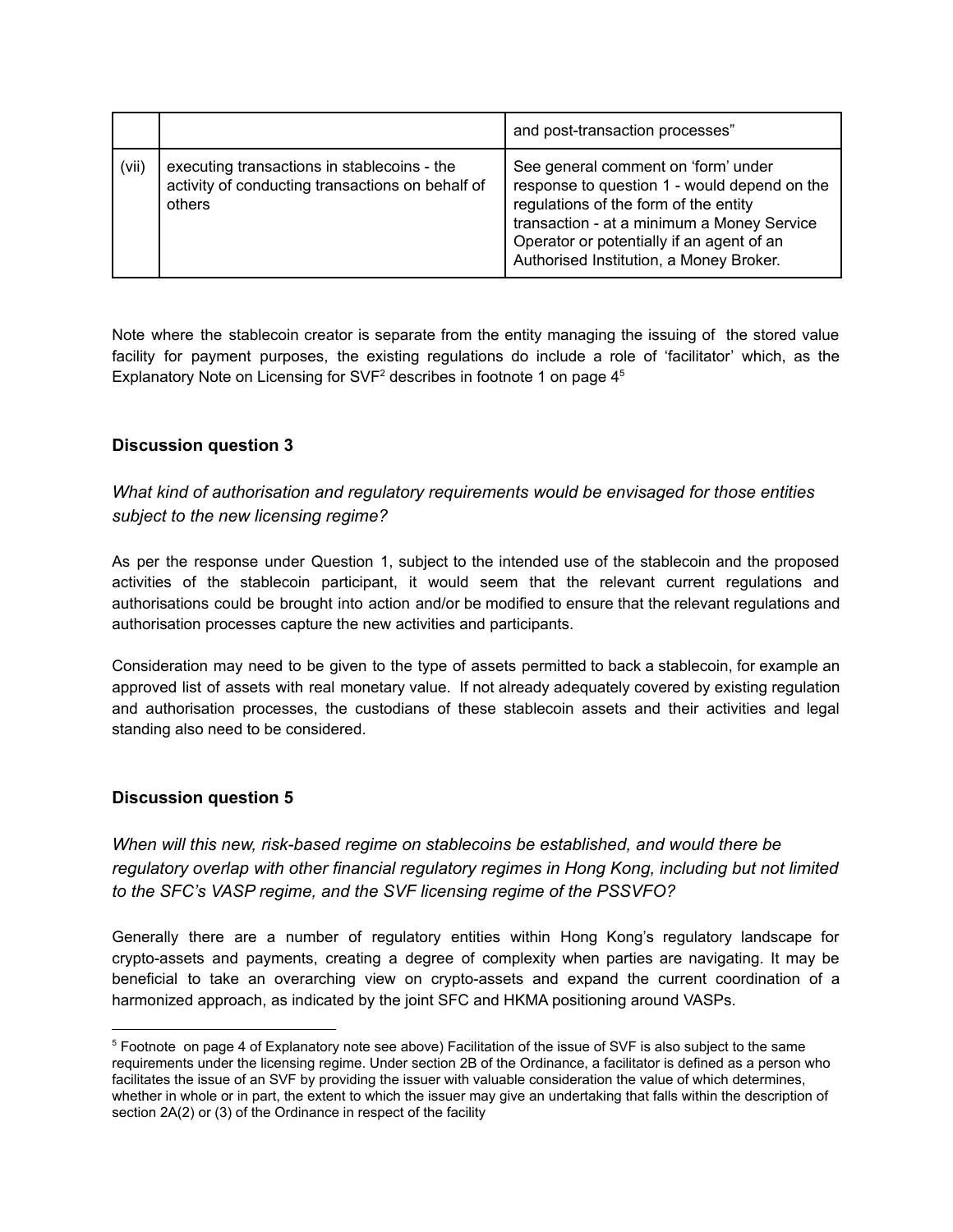In the Appendix there is reference to our understanding of the licensing regimes and the multiple regulatory parties involved in payments licensing in Hong Kong from the perspective of a new entrant to the Hong Kong market wishing to perform cross-border payment activities.

### **Discussion question 7**

Would the HKMA also have plan to regulate unbacked crypto-assets given their growing linkage with the mainstream financial system and risk to financial stability?

With reference to the substance over 'form' approach, unbacked crypto assets are a completely different form of property/holding (whether commodity, security, utility token etc.) to a payment-related stablecoin.

Whereas a payment-related stablecoin is expected to be backed by assets with the intent to maintain a fixed 1:1 exchange, unbacked crypto assets are "intangible" and whose value cannot be related to well known and developed asset classes, except via exchange rates to fiat currencies quoted by Crypto Exchanges. To the extent that a stablecoin is backed, but by a basket or other commodities with a market value (for example, multiple currencies, gold), in substance this would appear to be a 'structured financial product', which in Hong Kong would fall under the Securities and Futures Ordinance and would have higher degrees of risk relative to a well regulated/operated 1:1 fiat backed payment-related stablecoin.

Similar to structure products and previous challenges (Lehman minibonds), the concern around unbacked or basket backed crypto-assets is the financial risks that they pose to retail customers, many of whom do not understand the complex exposures that they are open to when they purchase these products, hence the current restrictions in some markets to limit these to professional investors.

Thank you again for the opportunity to respond to the Discussion Paper. If you have any questions or wish to discuss further, please feel free to contact us.

Yours sincerely,

Nikesh Lalchandani

Nikesh Lalchandani **Head of Payments Policy**

Emerging Payments Association Asia [nikesh.lalchandani@emergingpaymentsasia.org](mailto:nikesh.lalchandani@emergingpaymentsasia.org)

encl: Appendix